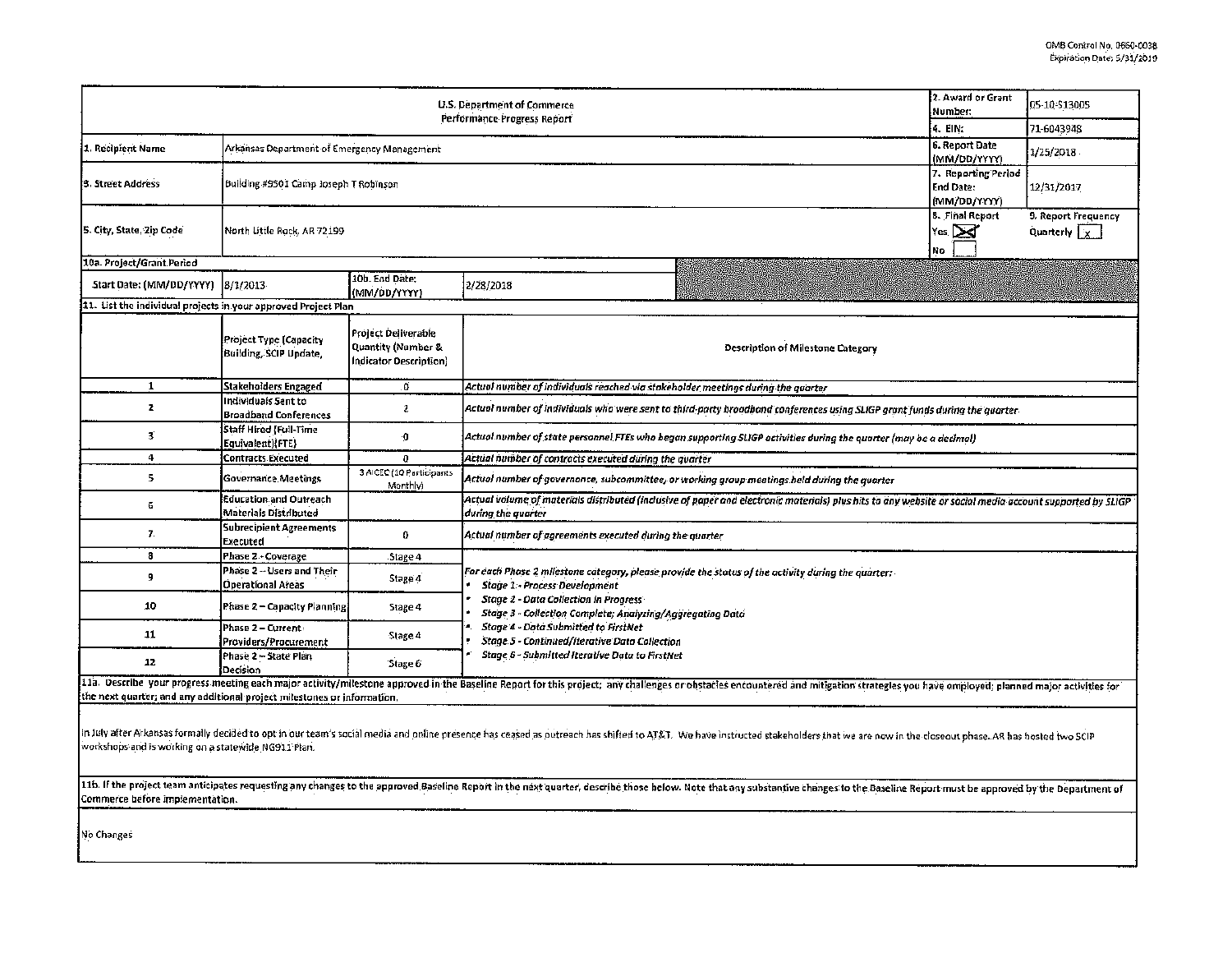11c. Provide any other information that would be useful to NTIA as it assesses this project's progress.

1.18.2017 - Nothing to report

11d. Describe any success stories or best practices you have identified. Please be as specific as possible.<br>We have had much success sending Public Safety Representatives from across the state to Communications meetings an beginning to see the henefits of a dedicated network. The APSRN Social Media presence continues to grow allowing an even larger outreach hase. Education and outreach activities attendence continues to increase 12. Personnel

12a. If the project is not fully staffed, describe how any lack of staffing may impact the project's time line and when the project will be fully staffed.

Some positions are not currently staffed. There will be no impacts to the project timeline.

| 12b. Staffing Table - Please include all staff that have contributed time to the project. Please do not remove individuals from this table. |                                        |                                                                                                                                            |                          |                      |                                      |                   |                 |                                         |                                          |
|---------------------------------------------------------------------------------------------------------------------------------------------|----------------------------------------|--------------------------------------------------------------------------------------------------------------------------------------------|--------------------------|----------------------|--------------------------------------|-------------------|-----------------|-----------------------------------------|------------------------------------------|
| <b>Job Title</b>                                                                                                                            | FTE%                                   | Project (s) Assigned                                                                                                                       |                          |                      |                                      |                   |                 |                                         | Change                                   |
| SLIGP Program Manager                                                                                                                       | 80%                                    | Will provide coordination for grant reporting and financial payouts from the SAA and work with SWIC to monitor progress of overall project |                          |                      |                                      |                   |                 |                                         |                                          |
| IT Administrator                                                                                                                            | 10%                                    | Serves on the state broadband working group and provides technical assistance                                                              |                          |                      |                                      |                   |                 |                                         |                                          |
| <b>Accounting Branch Manager</b>                                                                                                            | 2%                                     | Will conduct task and provide tracking for disbursement of the entire grant funds                                                          |                          |                      |                                      |                   |                 |                                         |                                          |
| <b>Financial Analyst</b>                                                                                                                    | 3%                                     | Will provide oversight for the disbursements and tracking of funds                                                                         |                          |                      |                                      |                   |                 |                                         |                                          |
| SWIC                                                                                                                                        | 50%                                    | Will oversee all interoperability coordination and is responsible for ensuring SCIP initiatives are tracked and completed                  |                          |                      |                                      |                   |                 |                                         |                                          |
| <b>AWIN Program Manager</b>                                                                                                                 | 50%                                    | Has oversight of all public safety communications projects that the state undertakes and will provide oversight for this project           |                          |                      |                                      |                   |                 |                                         |                                          |
| 13. Subcontracts (Vendors and/or Subrecipients)                                                                                             |                                        |                                                                                                                                            |                          |                      |                                      |                   |                 |                                         |                                          |
| 13a. Subcontracts Table - Include all subcontractors. The totals from this table must equal the "Subcontracts Total" in Question 14f.       |                                        |                                                                                                                                            |                          |                      |                                      |                   |                 |                                         |                                          |
| Name                                                                                                                                        | <b>Subcontract Purpose</b>             |                                                                                                                                            | Type<br>(Vendor/Subrec.) | RFP/RFQ Issued (Y/N) | Contract<br><b>Executed</b><br>(Y/N) | <b>Start Date</b> | <b>End Date</b> | <b>Total Federal Funds</b><br>Allocated | <b>Total Matching Funds</b><br>Allocated |
| Buford, Goff, & Associates                                                                                                                  | Development of Project Management Plan |                                                                                                                                            | Vendor                   |                      |                                      | 10/1/2013         | 6/30/2019       | \$810,432.00                            | \$0.00                                   |
| 13b. Describe any challenges encountered with vendors and/or subrecipients.                                                                 |                                        |                                                                                                                                            |                          |                      |                                      |                   |                 |                                         |                                          |
| No Issues                                                                                                                                   |                                        |                                                                                                                                            |                          |                      |                                      |                   |                 |                                         |                                          |